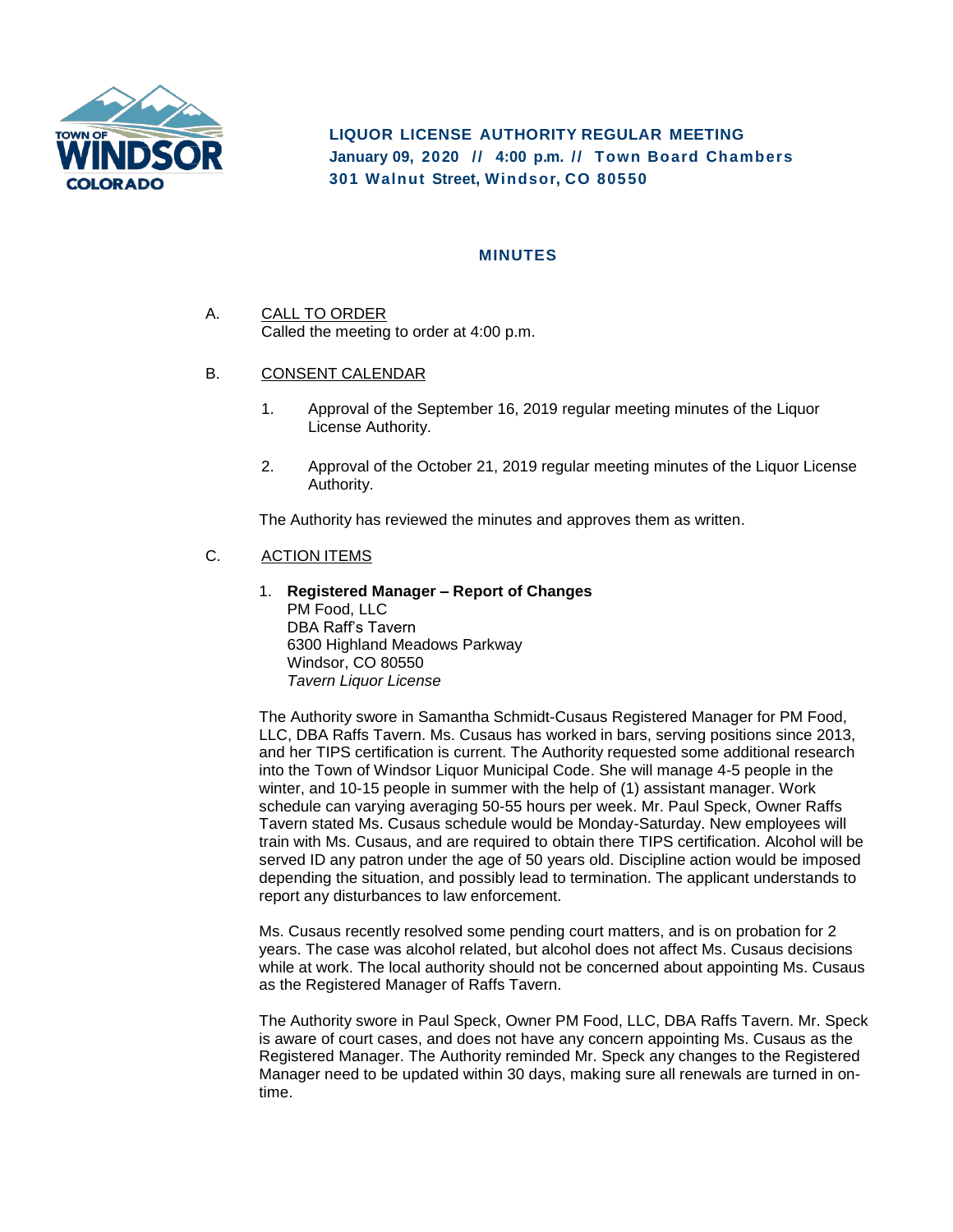The Authority did find based on the evidence, testimony, and supporting documentation that the Registered Manager will be approved, and have alleviated any concerns of the Authority.

#### 2. **Transfer Application**  Integrity Sports Arena, LLC 7850 S County Road 5 Windsor, CO 80550 *Beer and Wine License (City)*

The Authority swore in Martin Bertolette Owner, Integrity Sports Arena, LLC, and Co-Owner of 7850 S County Road, LLC Owner of the facility. Mr. Bertolette has worked in the service industry in the past, and has received his TIPS certification. Terel Hughes will be managing a portion of the premise also received his TIPS certification. Integrity Sports Arena will have 5 - 6 full-time staff, and they rotate between the front desk, and The Pub Above upstairs. All employees have prior experience serving alcohol at various establishments, and will obtain their TIPS certification. The majority of the staff is USA Basketball Certified which requires the most extensive background check, and education. Mr. Bertolette plans to ID patrons 50 years of age or younger, and discipline actions would be termination for any service under the age of 21 years old. There is no criminal history or concern regarding the background check. The Authority asked for clarification on Mr. Hughes role. He is the director or tournament leagues scheduling manager, managing some of the employees, general operations of the facility, but has no owner interest in the business. Mr. Bertolette has kept (2) of the employees from Windsor Sports Arena on his staff to oversee operations. The Liquor Municipal Code have been reviewed in accordance with ordinance within the Town of Windsor. Structurally the environment at The Pub Above remains the same as Windsor Sports Arena outside of updated décor, and paint. Liquor service will be contained to the  $2<sup>nd</sup>$  floor, and there are signs at the stairwell "No Alcohol Beyond this Point". During tournaments youth competitions alcohol will be sold in plastic cups to ensure there are no upset parents or glass containers. Mr. Bertolette has consulted with Landmark Security, Owner Mike Smith prior to the purchase of the facility getting his recommendations. There will be alcohol storage on the 1<sup>st</sup> floor in a locked closet, distributed by High Country Beverage. Those kegs are tapped to the bar, and those lines run directly through the ceiling from the locked closet. Integrity Sports Arena does not open there doors until 3:00 or 4:00pm due to the nature of the business, and High County distributes all alcohol prior to opening to the public. The wine is stored boxed in a locked closet at the end of the bar, and the locked refrigerator behind the bar. The taps have a bar lock that is used to ensure no underage consumption during unoccupied hours. The Authority asked for directional arrows, Street identifiers, and dimensions on the premise diagram.

No parties wished to be heard on the application and the public hearing is closed.

The Authority did find based on the evidence and supporting documentation that the statutory requirements for this Transfer have been met, and that you are qualified to conduct the type of business purposed. The application is approved pending the submittal of the premise diagram displaying directions arrows, street identifiers, and dimensions. The applicant must remain in compliance with the liquor code rules, regulations, and all municipal ordinances.

#### D. COMMUNICATIONS

- 1. Communications from the Staff
	- None
- 2. Communications from the Authority
	- None